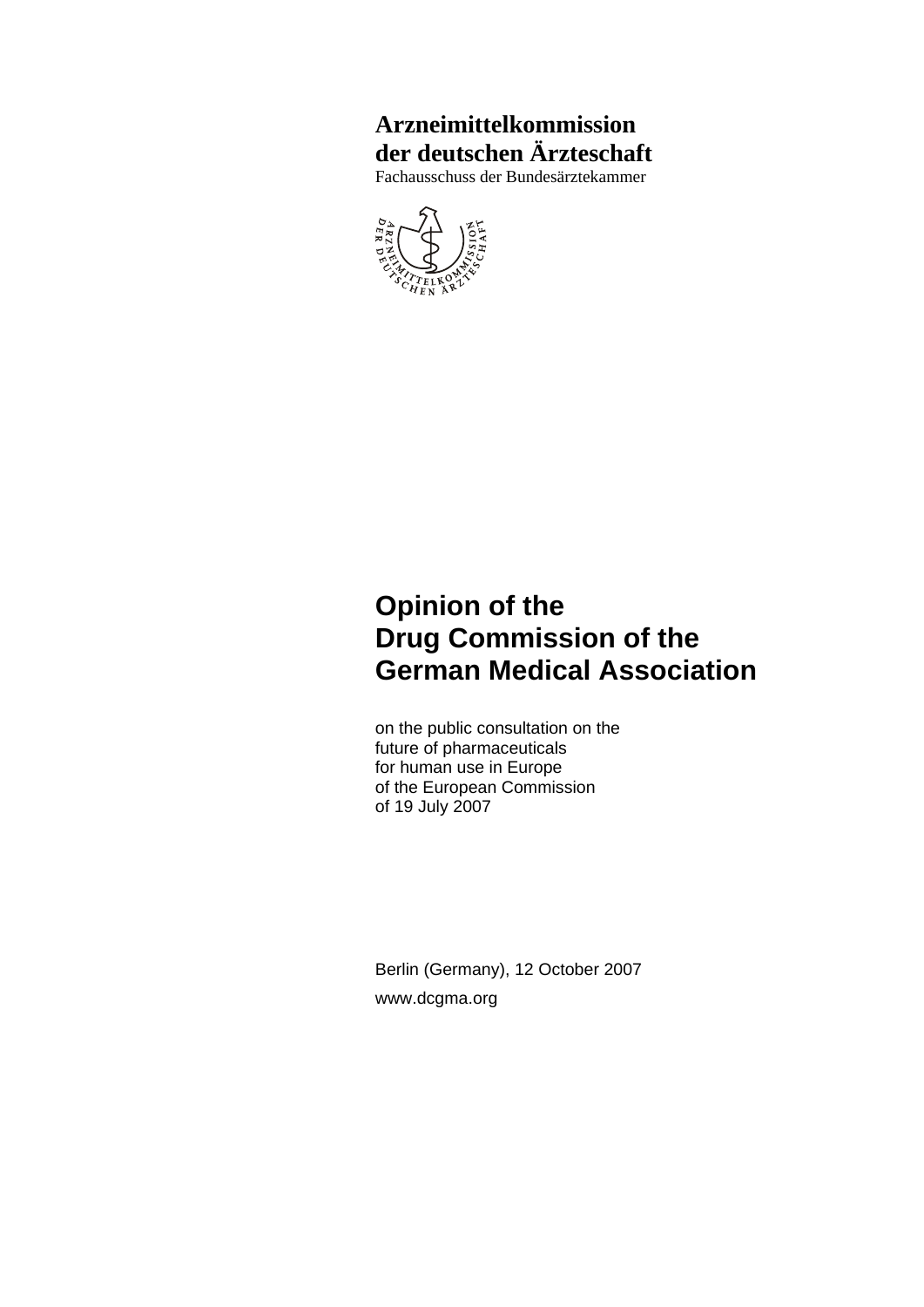The European Commission is seeking contributions from all stakeholders dealing with medicines for human use.<sup>1</sup> The Drug Commission of the German Medical Association (DCGMA) would like to take an opportunity to comment on the consultation. DCGMA is addressing the question: "*Do you see other areas than those already targeted by the Commission where regulatory action should be taken?"* and is restricting its opinion to the issue of direct-toconsumer advertising (DTCA).

**Direct-to-consumer advertising** (DTCA) is the consumer-directed promotion of the use of prescription drugs through newspapers, magazines, television, and internet marketing. Furthermore, pharmaceutical companies produce a range of other materials, including brochures and videos, which are distributed via multiple channels. The current Directive 2001/83/EC on the Community Code Relating to Medicinal Products for Human Use prohibits advertising of prescription drugs to the public. The proposed change would permit the industry direct advertising of prescription drugs for the treatment of AIDS, asthma and chronic pulmonary disorders, and diabetes.

The drug industry argues that DTCA helps 'educating' consumers about potential conditions and encourages them to see their doctor for diagnosis and treatment. While acknowledging that DTCA increases the amount spent on prescription drugs, industry argues that in the long run early diagnosis and treatment will reduce spending on other medical services, necessary in more severe cases such as hospitalization, which could be avoided with early intervention.

DCGMA agrees that patients need more information. However, DCGMA is of the opinion that patients require information about the whole range of available options, including nonpharmaceutical interventions and information on benefits and adverse effects of the different treatments, rather than promotional material.

There are examples which demonstrate that the industry's advertising overstates the benefits and understates the adverse effects and that this may be misleading. The imagery of the ads is often emotional in style while the potentially serious side effects are buried in the fine-print. Surveys reveal that people who have seen DTCA ads will often request and be prescribed the promoted drug. DTCA campaigns will usually aim to have pre-primed doctors via a parallel promotional campaign. It is to be expected that this procedure results in an inappropriately broad use of prescription drugs in cases where non-drug treatments could be considered for treatment. As a result, DTCA unnecessarily drives up the overall cost of healthcare without

1

<sup>&</sup>lt;sup>1</sup> European Commission, Enterprise and Industry Directorate-General, Consumer Goods: The future of pharmaceuticals for human use in Europe – Making Europe a hub for safe and innovative medicines. 19 July 2007